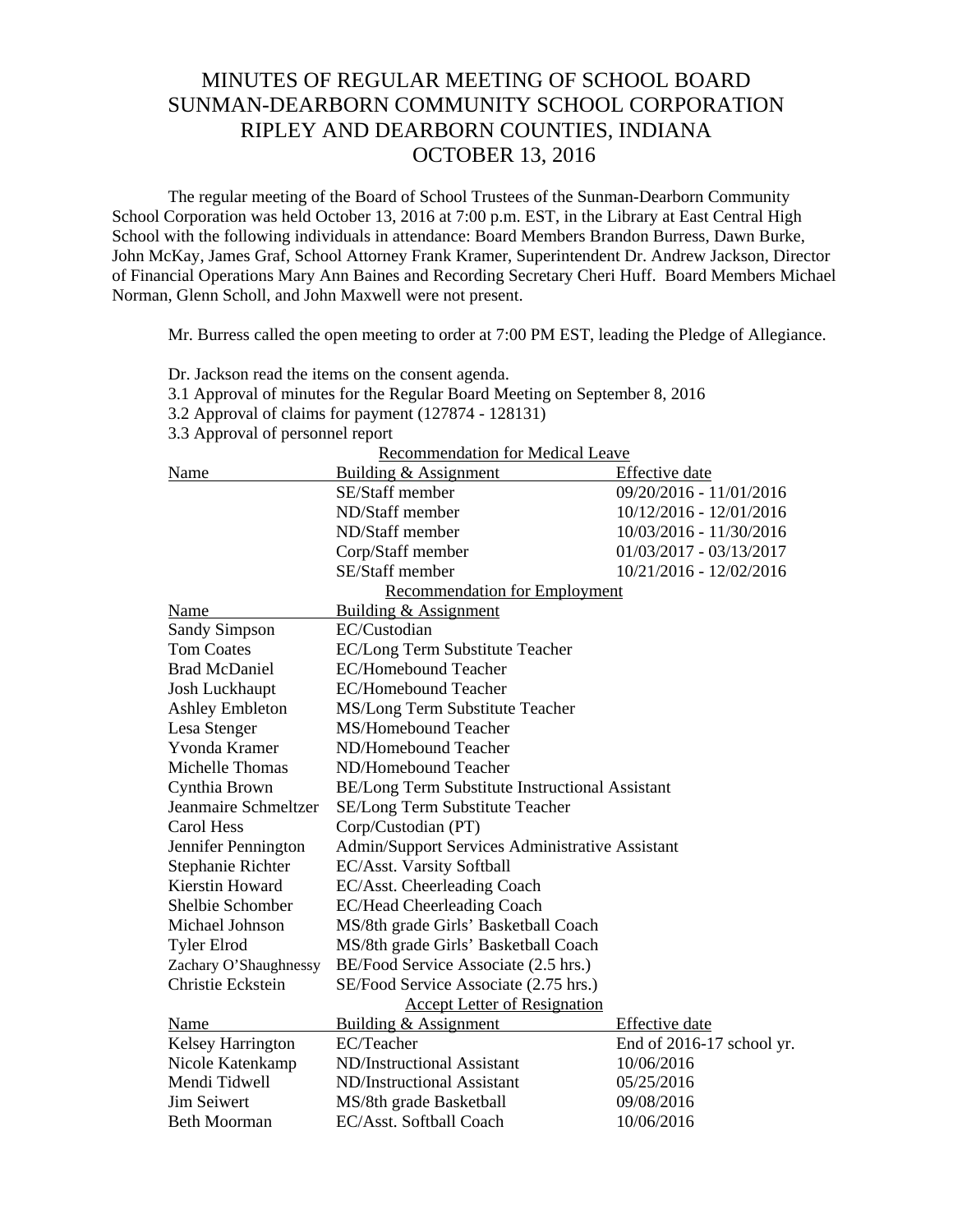|             | Recommendation for PT to FT |                |  |
|-------------|-----------------------------|----------------|--|
| Name        | Building & Assignment       | Effective date |  |
| Hannah Cook | ND/Instructional Assistant  | 09/19/2016     |  |

3.4 Approval of overnight field trips

 MS FCCLA to the National Cluster Meeting in Denver, CO; leaving on November 2, 2016 and returning on November 6, 2016.

 EC Student Council to the State Convention in Indianapolis, IN; leaving on November 5, 2016 and returning on November 6, 2016.

 EC National FCCLA Officers to the National Cluster Meeting in Orlando, FL; leaving on November 16, 2016 and returning on November 20, 2016.

 FFA Nursery Landscape Team to the National FFA Nursery/Landscape CDE in Indianapolis, IN; leaving on October 19, 2016 and returning on October 21, 2016.

 Dr. Jackson recommended that consent agenda items 3.1 through and including 3.4 be approved with one motion and one vote as presented.

 Mrs. Burke made a motion, seconded by Mr. Graf, to approve consent agenda items 3.1 through and including 3.4. The motion carried by voice vote.

 Mrs. Baines reminded the Board that we had the 2017 budget hearing last month and therefore tonight we will have the adoption process. She recommended that the Board approve to adopt the 2017 budget.

 Mr. Graf made a motion, seconded by Mrs. Burke, to adopt the 2017 budget. The motion carried by voice vote.

Mrs. Baines recommended that the Board approve to adopt the 2017 CPF Plan.

Mrs. Burke made a motion, seconded by Mr. Graf, to adopt the 2017 CPF Plan. The motion carried by voice vote.

Mrs. Baines recommended that the Board approve to adopt the 2017 Bus Replacement Plan.

Mrs. Burke made a motion, seconded by Mr. Graf, to adopt the 2017 Bus Replacement Plan. The motion carried by voice vote.

Mrs. Baines recommended that the Board approve to adopt the Pension Bond Neutralization Resolution.

Mr. Graf made a motion, seconded by Mrs. Burke, to adopt the Pension Bond Neutralization Resolution. The motion carried by voice vote.

Dr. Jackson reviewed the 2017-18 school calendar. He stated that due to a small Board, this approval might need to be tabled. Mr. Burress agreed. Mr. Graf stated that most of the feedback he received from the current calendar was not starting on a Wednesday.

Mr. Burress asked for a motion to table the approval of the 2017-18 school calendar. Mr. Graf made a motion, seconded by Mrs. Burke, to table the approval of the calendar. The motion carried by voice vote.

Dr. Jackson reviewed the bus bid process and recommended that the Board approve the bids for forty-two (42) routes and to re-bid nineteen (19) routes.